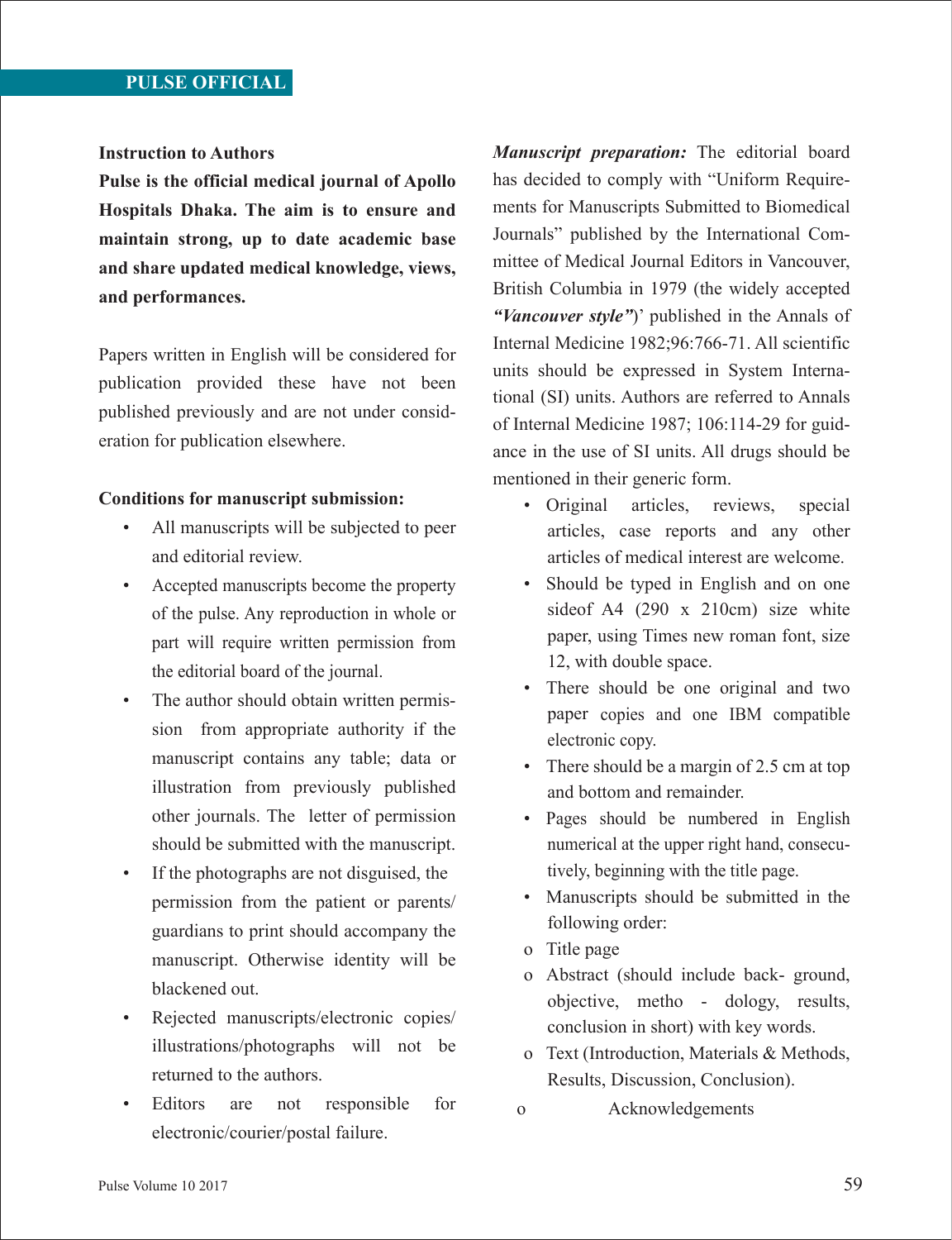# **PULSE OFFICIAL**

- o Acknowledgements
- o References

# • *Photographs:*

- o Unmounted glossy paper, 12.7x17.3 size
- o Should be clipped to a white paper with appropriate labeling (number in English numerical, title of photographs and title of manuscripts.)
- *Illustrations:*
	- o All illustrations should be cited in the text
	- o Illustration should be numbered in English numerical and labeled properly.

### • *Tables:*

- o Should not duplicate the text.
- o Should be appropriately titled.
- o Numbered with roman numerical in order of text.
- o Abbreviations if used, should be explained in footnotes.

# • *Placement:*

 o All photographs, illustrations and tables should be placed in the text in their appropriate places where their descriptions are given.

## • *References:*

- o References should be indicated by superscript numbers consecutively in the text (e.g. ".... has been reported1"; or as shown by Akbar2) in the order in which they are first mentioned and should be listed in numerical order on a separate sheet at the end of the article.
- o References cited only in tables or legends or illustrations should be numbered in accordance with a established by the first mention in the text.
- o Titles of journals should be abbreviated according to Index Medicus or given in full.
- o References from journal must include:
	- i. all authors, surnames and initials (if there are 6 authors or fewer) or if there are more than 6 authors, the first six authors should be listed and et al (means "and other") to be added with comma and one space between each name. The last author must have a full stop after the name. Surname to be followed by 1 space and initials (no space or punctuation between initials); \
	- ii. the full title of the paper; no need to use italics or underlining; only the first word of title of articles are capitalized;
	- iii. the abbreviated or full title of the journal followed by full stop no punctuation marks are used in the abbreviated journal name-just spaces;
	- iv. the year of publication followed by semicolon;
	- v. the volume number;
	- vi. the issue number in brackets without any space immediately after the vol. no. (again no space between vol. no. and issue no.);
	- vii. the first and last page numbers followed by full stop. Example: Khan NZ. A study of mentally handicapped children: aetiology and associated factors.